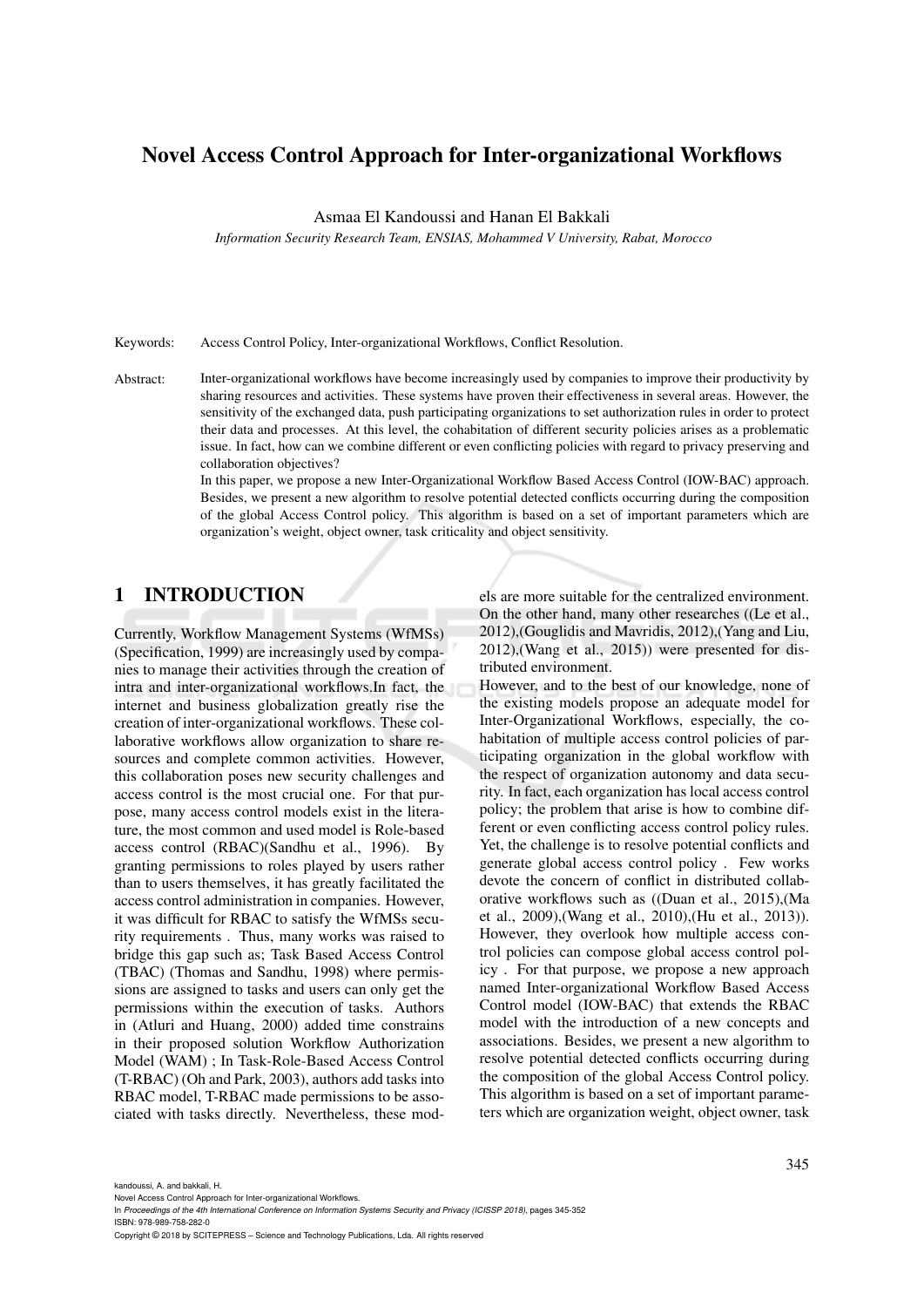criticality and object sensitivity.

The rest of the paper is organized as follows: Section 2 presents the main access control requirements in the inter-organizational workflows followed by related works in section 3. Section 4 details our proposed Inter-organizational Workflow Based Access Control (IOW-BAC) approach. The global access control policy composition was explored in section 5 . Section 6 presents un illustrative example. The last section concludes the paper with future works.

# 2 THE MAIN ACCESS CONTROL REQUIREMENTS

Many access control requirements have to be considered in Inter-organizational workflows. Among the main needs are policy cohabitation, privacy preserving and role mapping. Other specific requirements are presented in our previous works(Elkandoussi and Elbakkali, 2014),(Elkandoussi et al., 2015) :

- 1. Policies cohabitation: Policies cohabitation aim to conciliate different or even conflicting access control policies, and resolve detected conflicts. In fact, each organization must be able to protect its own data while respecting the global security policy of the global workflow.
- 2. Privacy preserving: Privacy arises as a major concern in todays collaboration. In fact, how to use suitable control to preserve privacy and perform cooperation needs.
- 3. Role mapping: role equivalence among different domains by mapping a local role to its equivalent global role.
- 4. Inter-organizational security contracts: To govern collaborations, security contracts are established. They aim to detail the objectives and tasks to be achieved, to attribute responsibilities to each party and to specify penalties in case of abuses.
- 5. Workflow Satisfiability: When different policies are combined potential conflicts may occur. Such situation may cause the workflow incompleteness. The challenge is to guarantee the workflow completeness with the respect of the global access control policy.

In order to guarantee a secured environment for participating organizations in the global workflow, the above-mentioned requirements should be considered.

### 3 RELATED WORKS

There are several models that have been proposed for distributed enviremenents. Among these models we highlight the following.

An enhanced RBAC was proposed in (Le et al., 2012) to facilitate information access management in the context of team collaboration and workflows. Authors in (Gouglidis and Mavridis, 2012) present a new access control model for collaborative applications capable to support collaboration under secure interoperation and cardinality constraints. In (Yang and Liu, 2012), an extented model GT-RBAC (Group-Task-Role-Based Access Control) was explored. GT-RBAC introduces organization unit and hierarchies into T-RBAC model. Also, the authors present a new algorithm to meet the requirement of dynamic rights constraints of workflow. In (Wang et al., 2015), the proposed model combines Task and Role-based Access Control with multi-constraint. In the model, workflow is broken down into tasks, which are divided into public tasks and private tasks. It defines the mutually exclusive roles and binding tasks and formulates dynamic users allocation policies by establishing a users execution history table to improving the efficiency.

As mentioned before, the policies cohabitation is one of the main security requirements that should be respected. Yet, in the litterature few works devote the concern of conflict in distributed collaborative workflows. Authors in (Duan et al., 2015) present an automated policy combination for data sharing across multiple organizations. They made it possible by adopting bottom-top approach in the decomposition of the policy rules into different classes based on the subject constraints; each rule in a class that has the same subjects is combined by the condition-based attribute combination based algebraic operations. Their proposed approach makes the combined policy more restrictive, that is, the combined policy permits a request when all the policies permit it, denies a request when any one of policies denies it. Unlike our solution that take into account multiple parameters to prioritize rules. In (Ma et al., 2009), authors propose conflict detection and resolution in WFMSs. In this work, authors define a set of rules to detect and resolve static and dynamic conflict. Furthermore, they classify conflicts into two categories (i) policy-policy conflicts which occur when two or more authorization policies are considered incompatible, (ii) policy constraint conflicts which occur when the performance of two or more authorization policies will lead to situations that are prohibited by other constraints in the system. The proposed solution is based on prece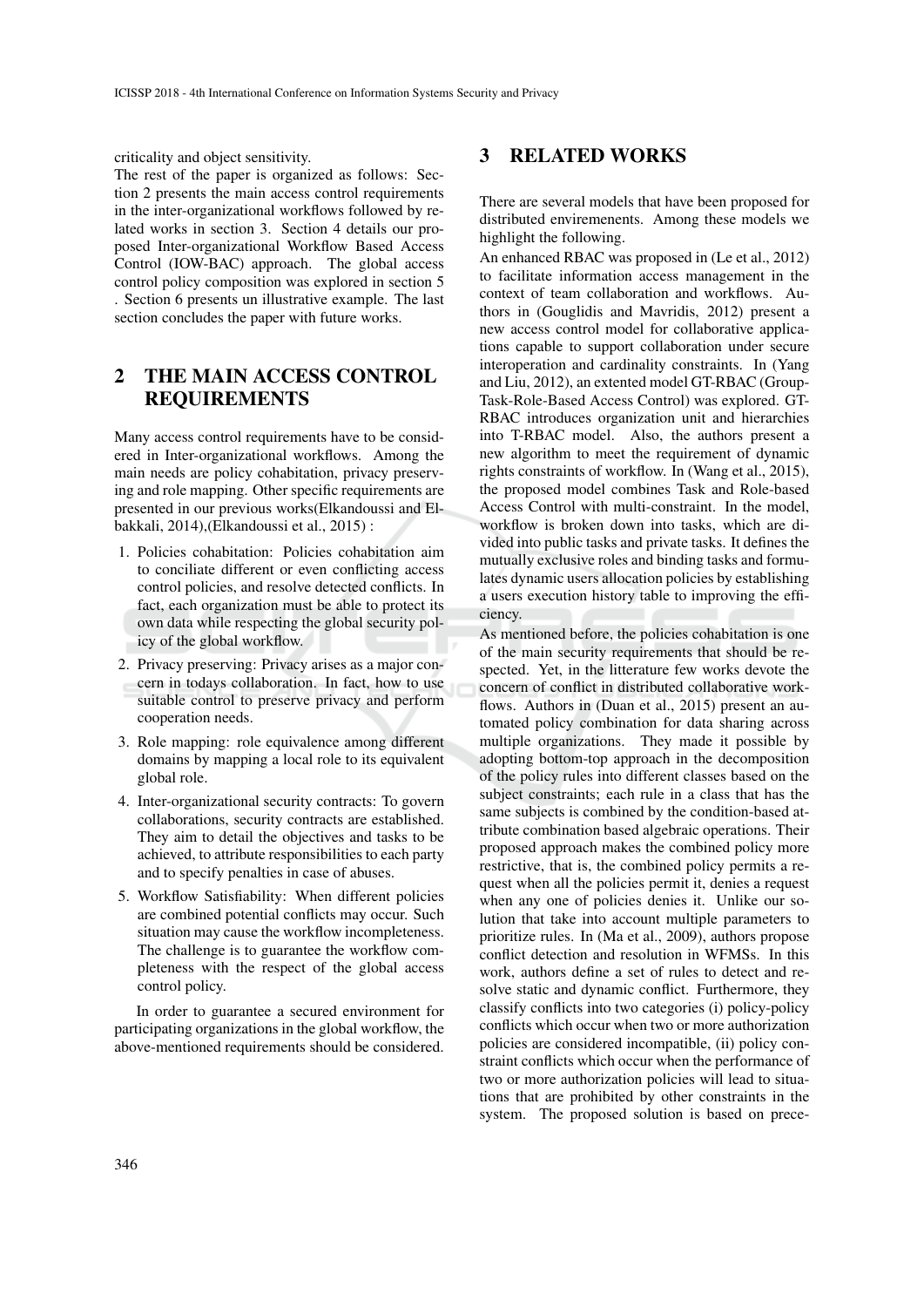dence rule priority which defines the order of priority to resolve conflict. In (Hu et al., 2013), a purposebased access control model was presented in orderto preserve privacy, also a new algorithm was described to resolve conflicting policies based on purpose.The key component is purpose involved in access control models for expressing privacy-related policies. Nevertheless, authors did not present how to resolve interorganizational policies conflict. In the context of Online Social Networks, authors in (Hu et al., 2013) , present a multiparty access control model to capture the essence of multiparty authorization requirements, also they propose Multiparty Policy Evaluation Process that include two steps and propose systematic conflict resolution mechanism to resolve conflicts during multiparty policy evaluation. Several solutions were proposed to resolve potential conflict such Threshold-based conflict resolution, Strategybased conflict resolution with privacy and Decision Voting.

In the literature, there are many works that enhance the existing models and propose a new extended approach to support the distributed access control need. Yet, to my knowledge, none of them presents how to conciliate multiple access control policies and create global one free of conflicts in the context of distributed workflow. Furthermore, our proposed approach define a new associations and entities to meed inter-organizational workflows requirements.

# 4 PROPOSED INTER-ORGANIZATIONAL WORKFLOW ACCESS CONTROL APPROACH

SCIENCE *A*ND

From the security point of view, the creation of new global security policy that respects organizations security concerns is a critical requirement. Nevertheless, the enforcement of access control policy in interorganizational workflows may cause the incompleteness of the workflow. In fact, many tasks could not be executed due to a lack of permission or policy rule conflict. In this paper, we propose new approach to conciliate different or even conflicting access control policies in whole one.

Hereafter we set out assumptions concerning this study

#### 4.1 Preliminaries and Assumptions

In conducting this study the following assumptions were made. It was assumed that:

- We have persistent inter-organizational workflow: Cooperation between partners within interorganizational workflows can be dynamic or persistent. When collaboration is based on permanent relation between known partners to satisfy a pre-established global workflow, the cooperation is called persistent. On the other side, the cooperation is dynamic, when organizations could join or leave the coalition based on the business needs.
- Local policies are coherent: we assume that local policies are free of conflicts.
- The initiator of the collaboration is considered as the mean participating organization in the global workflow.
- Organization weight can be calculated based on specific values (trust, importance for the collaboration ), or predefined by the collaborating enterprise as agreement. For example, the organization who initiates the global workflow can set different weights values to other participating entities based on their activities dependency and organization strength in the global workflow.
- Role mapping is established between different originations, in order to map local roles into global roles that have the adequate permission to execute specific global task.

# 4.2 Main Steps for the Proposed Appraoch

Our approach is basically based on the definition of cooperative tasks and global access control policy. Different steps to create new global access control policy are presented in our previous work (Elkandoussi et al., 2015), we summarize the most important steps:

- 1. Workflow collaboration: In this step we identify the participating organizations, their weights and the global tasks assigned to each partner. We consider that global tasks are atomic tasks.
- 2. Public access control policy: Each partner defines how to access to his resource and under which condition.In this step the organizations can define the criticality parameters of their tasks and also the sensibility levels of their shared data (defined hereafter).
- 3. Security policy mapping: The security manager must control the role mapping and policy rules mapping in order to respect the local security policies.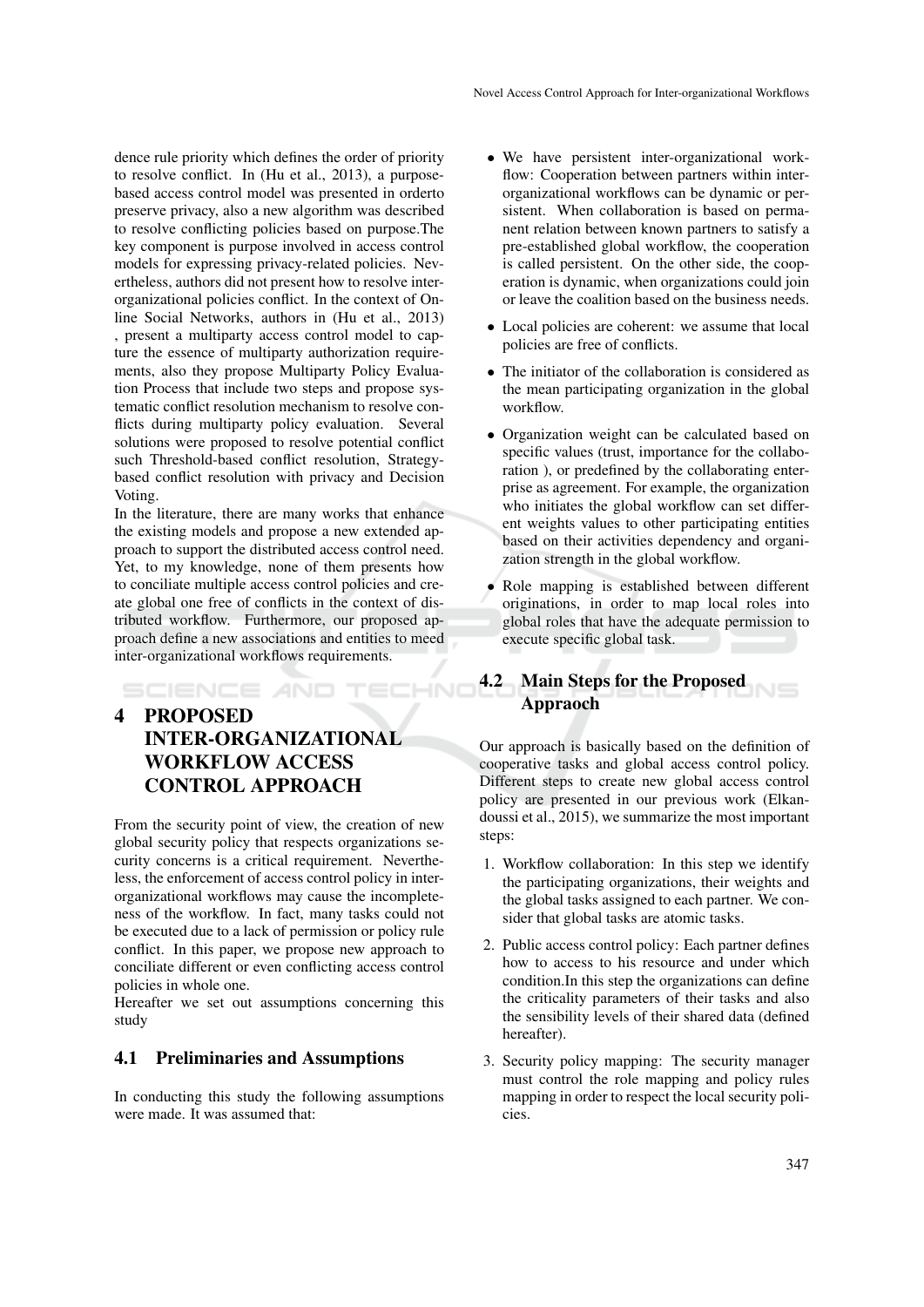- 4. Access control policies cohabitation and conflict resolution: this step aims to check different access control policy rules issued by participating organizations and resolve detected conflict. At the end of this step new global access control policy is created. Our main contribution is in this step.
- 5. E-contract: in order to govern the collaboration between different organization, contact is established.It contains the objective of the collaboration, the organizations responsibilities and the global access control policy.

At the end of the predefined phases, the policy of global access control of the inter-organizational workflow will be established.

#### 4.3 The Proposed IOW-AC Model

Each participating organization in the global workflow may already have adopted an access control model. As RBAC is the most popular access control model, we assume that participating enterprises use RBAC or TRBAC as an extension of RBAC. In the IOW-BAC, a set of organizations participate to a global workflow which is composed of multiple global tasks. Each global task is assigned to global role; global roles are mapped to local roles.

As shown in figure 1 , IOW-BAC model includes many entity sets, as well as the relations and functions between them, we will give the formalized definition of IOW-BAC, only increased or changing definitions, the local access control models deployed in participating enterprises will not be detailed.

• Entities:

Users, Roles, Global Roles, Permissions, Global Workflow, Organizations and Global Tasks are:

- 1.  $U = \{u_i | i = 1, 2, ..., n\}$  is a set of users, each user belongs to an organization
- 2.  $R = \{r_i | i = 1, 2, ..., n\}$  is a set of roles, each role belongs to an organization
- 3.  $P = \{p_i | i = 1, 2, \ldots, n\}$  is a set of permissions, The permission  $P_i = (Op_i, Ob_j_i)$  denotes the set of operations on objects
- 4.  $Op = \{Op_i | i = 1, 2, ..., n\}$  is a set of atomic operations on objects
- 5.  $Obj = \{Obj_i | i = 1, 2, ..., n\}$ is a set of objects  $GW = \{GW_i | i = 1, 2, \ldots, n\}$  is a set of global workflows
- 6.  $O = \{O_i | i = 1, 2, ..., n\}$  is a set of organizations
- 7.  $GR = \{GR_i | i = 1, 2, ..., n\}$  is a set of global roles
- 8.  $GT = \{GT_i | i = 1, 2, ..., n\}$ is a set of global tasks

9.  $GW = \{O, GR, GT\}$  is a global workflow We define a global task GT as  $GT =$  $\{O_t, GT_{name}, GR_t, P_t\}$  where:  $O_t$  is a set of all organizations that can perform the task T *GTname* is the name of the task

 $GR<sub>t</sub>$  is a set of all global roles can perform the task T

 $P_t$  is a set of all necessary permissions to perform the global task GT,  $P_t = \{Op_t,Obj_t\}$  a set of operations actions on objects

• Associations

In addition to the existing association in the RBAC model, we define new association for IOW-BAC ,

- 1. U-O-A  $\subseteq U \times R$  is User Organization Assignement,  $(u, o) \in U$ -O-A shows that user u is the member of organization O
- 2. U-R-A  $\subseteq U \times R$  is User Role Assignement
- 3. O-R-A  $\subseteq$  *O*  $\times$  *R* is Organization Role Assignement,  $(r, o) \in O-R-A$  shows that role r is belonged to user Organization O
- 4. O-GW-A  $\subseteq$  *O*  $\times$  *GW* is Organization Global Workflow Assignement,  $(o, gw) \in O-GW-A$ shows that organization o is participating in the global workflow gw
- 5. GR-GT-A  $\subseteq$  *GR* $\times$  GT is the Global Role Global Task Assignement
- 6. GT-O-A  $\subseteq$  *GT*  $\times$  *O* is the Global Task Organization Assignement, $(t, o) \in$  GT-O-A shows that global task GT is executed by o
- 7. Obj-O-A  $\subseteq$  *Obj*  $\times$  *O* is Object Organization Assignement
- 8. GT-GW-A  $\subset$  *GT*  $\times$  *GW* Global Workflow Global Task Assignement
- 9. GT-P- $A \subseteq GT \times P$  is Task Permission Assignement *RM* (*R<sup>i</sup>* ,*GRi*) define Global Roles that can execute Global Tasks. Role mapping provides a decentralized access control.  $RM(R_i, GR_i)$ means that the Role  $R_i$  is mapped to Global Role  $GR_i$ . That means that  $R_i$  can execute  $GT_i$ with permission assigned to  $GT_i$ , in order to respect least privilege.
- Functions
	- 1. Roles functions:  $GT \cup R \cup GR \rightarrow 2^R$  $f_r(T_i)$  = { $r \in R \mid ((T_i, GR) \in \text{RG-GT-A})$ ∧*RM* (*R*,*GR*))} this function relies the Role R to the global tasks T.
	- 2. Global Tasks functions:  $Q \rightarrow 2^{GI}$  $f_t(O_i) = \{ t \in GT | (O_i, t) \in O \text{-}G \text{T-A }\}$
	- 3. User functions:  $GT \cup GR \cup R \rightarrow 2^U$ *f*<sup>*u*</sup>(*GR*) = {*u* ∈ *U* |((*u*,*r*) ∈ U-R-A ∧*RM* (*R*,*GR*))}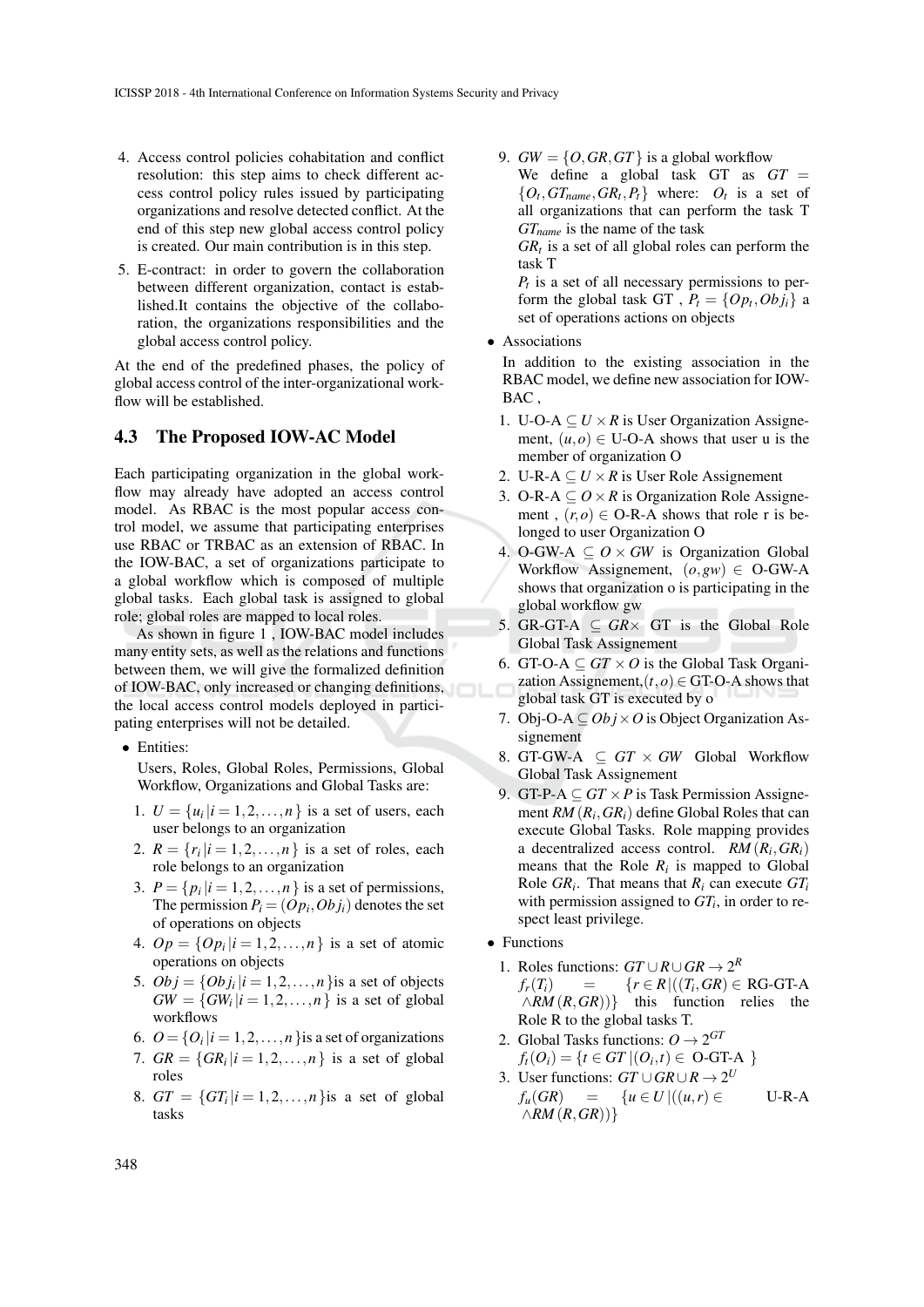

Figure 1: Proposed IOW-AC model.

- *f*<sup>*u*</sup>(*T*<sub>*i*</sub>) = {*u* ∈ *U*  $\exists$ *r* ∈ *R* , (*u*,*r*) ∈ U-R-A  $∧$  (*R*, *GR*) ∧ (*GR*, *GT*) ∈ GR-GT-A }  $f_u(T_i)$  denotes eligible users set that can execute Global Task T.
- 4. Organization functions:  $Obj \rightarrow 2^{\circ}$  $f_{obj}(o_i) = \{obj \in Obj | (obj_i, o) \in Obj \text{-}O - A} \}$

### 5 GLOBAL ACCESS CONTROL POLICY COMPOSITION

In this paper, we aim to compose global policy  $P_g$ based on multiple public policies. A proposed approach is based on organization weight, task criticality and object sensitivity.

#### 5.1 Access Control Policy

We define access control rules in our model as  $AR =$ {*O*,*GT*,*GR*,*Op*,*Ob j*}Where O is organization, GT is global task, GR is global role, in our example role includes staffs of hospitals such as doctor and nurse, Op is operation, Obj is an object. The  $AR =$ {*O*,*GT*,*GR*,*Op*,*Ob j*} indicates that any user in organization O with global role GR is authorized to exercise operation Op on object Obj when he/she performs global task GT .

#### 5.2 Criteria Specification

In our approach we define new essential criteria that are used to resolve potential policy conflicts; organization weight, Object sensitivity level and Task criticality level. We chose the main requirements in workflows system in order to compose coherent global access control policy, hereafter their definition.

1. Organization weight: this parameter can be calculated based on specific values (trust, importance for the collaboration ), or predefined by the collaborating enterprise as agreement. In our case study, we assume that the organization who initiates the global workflow can set different weights values to other participating entities based on their contribution in the global workflow. each organi-

zation has a specific value  $\alpha_i$ , we have  $\sum_{i=1}^n \alpha_i = 1$ 

2. Object Sensitivity Level: each organization should specify the object sensitivity level of his data that refers to her privacy concern. The OSL has range between [0,1] based on the object confidentiality level.

For example if the confidentiality is: High  $\rightarrow$ OSL=1, Medium  $\rightarrow$  OSL=0.5, Low  $\rightarrow$  OSL=0 The Global Object Sensitivity Level GOSL is defined as the sum of each organization  $O_i$  for a specific data. The global Object sensitivity level should take into account the organization weight. Organization weights are represented as  $\alpha_i$  and n is the number of participating organization in the collaboration. A GOSL is calculated as follows:

$$
GOSL(Obj, O_i) = \frac{\sum_{i=1}^{n} (\alpha_i \times OSL_i)}{\sum_{i=1}^{n} \alpha_i}, i = 1, ..., n
$$
\n(1)

3. Task Criticality Level (TCL): TCL is based on the importance of the task. Each organization should define this parameter for a set of tasts that will execute.

For example if importance of the task is High  $\rightarrow$ OSL=1, Medium $\rightarrow$  OSL=0.5, Low  $\rightarrow$  OSL= 0. Organizations weight is introduced in the Global Task Criticality Level (GTCL) .A GTCL is calcu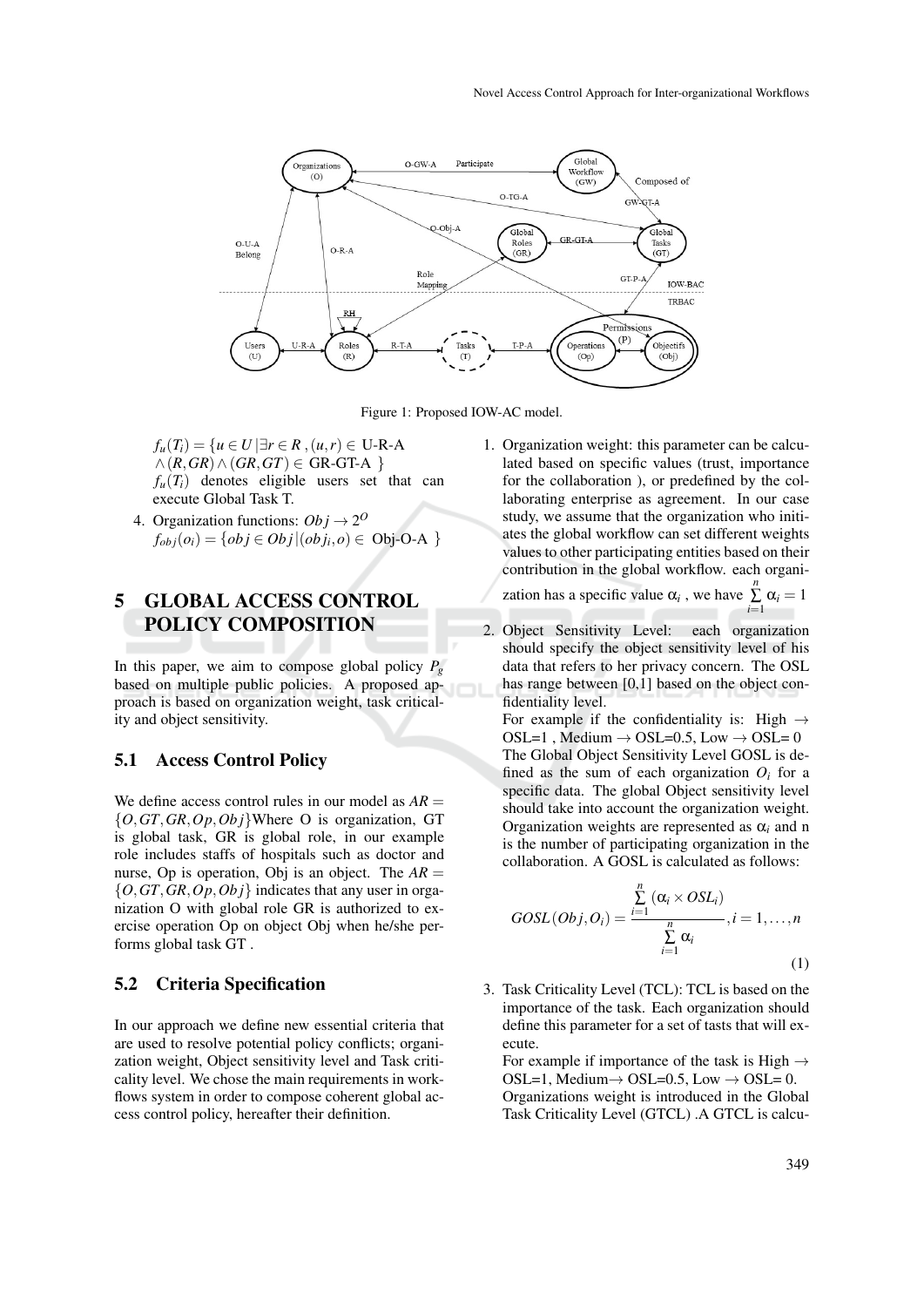lated as follows:

$$
GTCL(T, O_i) = \frac{\sum_{i=1}^{n} (\alpha_i \times TCL_i)}{\sum_{i=1}^{n} \alpha_i}, i = 1, ..., n \quad (2)
$$

If the task is urgent, the policy should be permissive especially in health domain

### 5.3 Our Proposed Conflict Resolution Algorithm

As we defined previously, Access Control Policy Rule in organization  $O_i$  is  $AR_{ih}$  =  $\{O_i, GT_{ih}, GR_{ih}, Op_{ih}, Obj_{ih}\}$ ,  $AR_{ih}$  indicates that any user in organization  $O_i$  with global role *GRih* is authorized to exercise operations *Opih* on object *Ob jih* when he/she performs the global task  $GT_{ih}$ . Also in organization  $O_k$ , we define  $AR_{km} = \{O_k, GT_{km}, GR_{km}, Op_{km}, Obj_{km}\}, \quad AR_{km}$ indicates that any user in organization  $O_k$  with global role *GRkm*is authorized to exercise operations *Opkm* on object *Ob jkm*when he/she performs task *Tkm*.

The algorithm 1 hereafter describes the conflict rule detection between two different access control rules.

| <b>Algorithm 1:</b> Conflict rule detection. |  |
|----------------------------------------------|--|
|                                              |  |

Input: *n* is the number of organizations in the collaboration *ARih* is pol Access Control Policy Rule h in organization *O<sup>i</sup>* where  $AR_{ih} = \{O_i, GT_ih, GR_ih, Op_ih, Obj_ih\}$  $AR_{km}$  is Access Control Policy Rule m in organization $O_k$ where  $AR_{km} = \{O_k, GT_km, GR_km, Op_km, Obj_km\}$  $nb_{AR}(O_i)$  is the number of Access Control Policy Rule in organization *Oi*

 $nb_{AR}(O_k)$  is the number of Access Control Policy Rule in organization *O<sup>k</sup>*

#### Output :ConfRule is a list of conflicting rules

|     | 1: for $i \leftarrow 1$ to $n-1$                                          |
|-----|---------------------------------------------------------------------------|
| 2:  | <b>for</b> $k \leftarrow i+1$ to n                                        |
| 3:  | <b>for</b> $h \leftarrow h$ to $nb_{AR}(O_i)$                             |
| 4:  | <b>for</b> $k \leftarrow m$ to $nb_{AR}(O_k)$                             |
| 5:  | if $(GT_{ih} = GT_{km}) \wedge (GR_{ih} = GR_{km}) \wedge$                |
|     | $(Obj_{ih} = Obj_{km}) \wedge (Op_{ih} \cap Op_{km} \neq \emptyset)$ then |
| 6:  | $ConfRule \leftarrow (AR_{ih}, AR_{km})$                                  |
| 7:  | else                                                                      |
| 8:  | $m \leftarrow m + 1$                                                      |
| 9:  | end if                                                                    |
| 10: | end for                                                                   |
| 11: | $h \leftarrow h + 1$                                                      |
| 12: | end for                                                                   |
| 13: | $k \leftarrow k+1$                                                        |
|     | 14: end for                                                               |
|     | 15: $i \leftarrow i+1$                                                    |
|     | $16:$ end for                                                             |
|     | 17: return $ConfRule \leftarrow (AR_{ih}, AR_{km})$                       |
|     |                                                                           |

In our algorithm 1, we compare the Access Control Policy Rule two by two for all participating organizations in the collaboration. In our case the conflict is detected if we have different set of operations for the same global task executed by the same global role on the same object.

Algorithm 2: Global Access Control Policy Composition. Input:

 $\alpha$  is the organization weight, we have  $\alpha_i > \alpha_j$ <br>  $f_{obj}(O_i) = \begin{cases} \frac{\partial b_j}{\partial O_j} & \text{if } O_i \end{cases}$ 

 ${obj ∈ Obj | (obj, O_i) ∈ \tilde{Obj} - O - A}$ fonction that return a set of objects that belong to organization *Oi*

 $f_{obj}(O_j)$ =  $\{obj \in Obj | (obj, O_j) \in Obj - O - A\}$ fonction that return a set of objects that belong to organization *Oj*

 $GTL(GT, O_i, O_j)$ is Global Task Criticality Level || GTCL is define in section X,  $GTCL(GT, O_i, O_j) =$  $(\alpha_i TCL_i(GT) + \alpha_j TCL_j(GT))$  $\alpha_i + \alpha_j$ 

 $GOSL(Obj, O_i, O_j)$ is Global Object Sensitivity Level || GOSL is define in section XX,  $GOSL\left(Obj,O_{i},O_{j}\right)=\frac{\left(\alpha_{i}OSL_{i}(Obj)+\alpha_{j}OSL_{j}(Obj)\right)}{\alpha_{i}+\alpha_{j}}$ 

#### Output :

 $AR_g$  is Global Access Control Policy Rule,  $AR_g =$  $\{GT, GR, Op_g, Obj\}$ 

 $list \leftarrow ConfRule(AR_i, AR_j)$ 

1: **if**  $list \neq \emptyset$  **then**<br>2: **for** each  $(A$ 

2: for each  $\left(AR_i, AR_j\right) \in list$ 

3: **if**  $Obj \in f_{obj}(O_i)$  then<br>4:  $AR_a \leftarrow AR_i \parallel$  if

4:  $AR_g \leftarrow AR_i \parallel$  if the organization with higher weight is the object owner then we prioritize its rule and put it in the global policy

```
5: \qquad \qquad else
```
if  $Obj \in f_{obj}(O_i)$  then  $||$  if the Obj belong to the organization with lower weight, we have two case

$$
\frac{7}{2}
$$

8: if 
$$
Op_i \subset Op_j
$$
 then  $AR_g \leftarrow AR_i$ 

9: end if<br>10:  $\frac{\text{end if}}{\text{if } \text{Op}}$ 

10: **if**  $Op_j \subset Op_i$  then<br> **if**  $CF \subset CTC$ 

11: if 
$$
GOL(OL, O_i, O_j)
$$
 then  $GTCL(GT, O_i, O_j)$ 

12:  $AR_g \leftarrow AR_i ||$  if the task is critical and must be executed, we prioritize the permissive  $AR_g \leftarrow AR_i ||$  if the task is critirule.

13: **else** 
$$
GTCL(GT, O_i, O_j) < GOSL(Obj, O_i, O_j)
$$

14:  $AR_g \leftarrow AR_j \parallel$  if the object is more sensitive and confidential we prioritize the restrictive rule to preserve privacy.

15: end if 16: end if 17:  $\qquad \qquad \text{end if}$ <br>18:  $\qquad \qquad \text{end if}$ 18: end if<br>19: end for

end for

20: end if

Our proposed algorithm 2, if the organization with higher weight is the owner of the object , we prioritize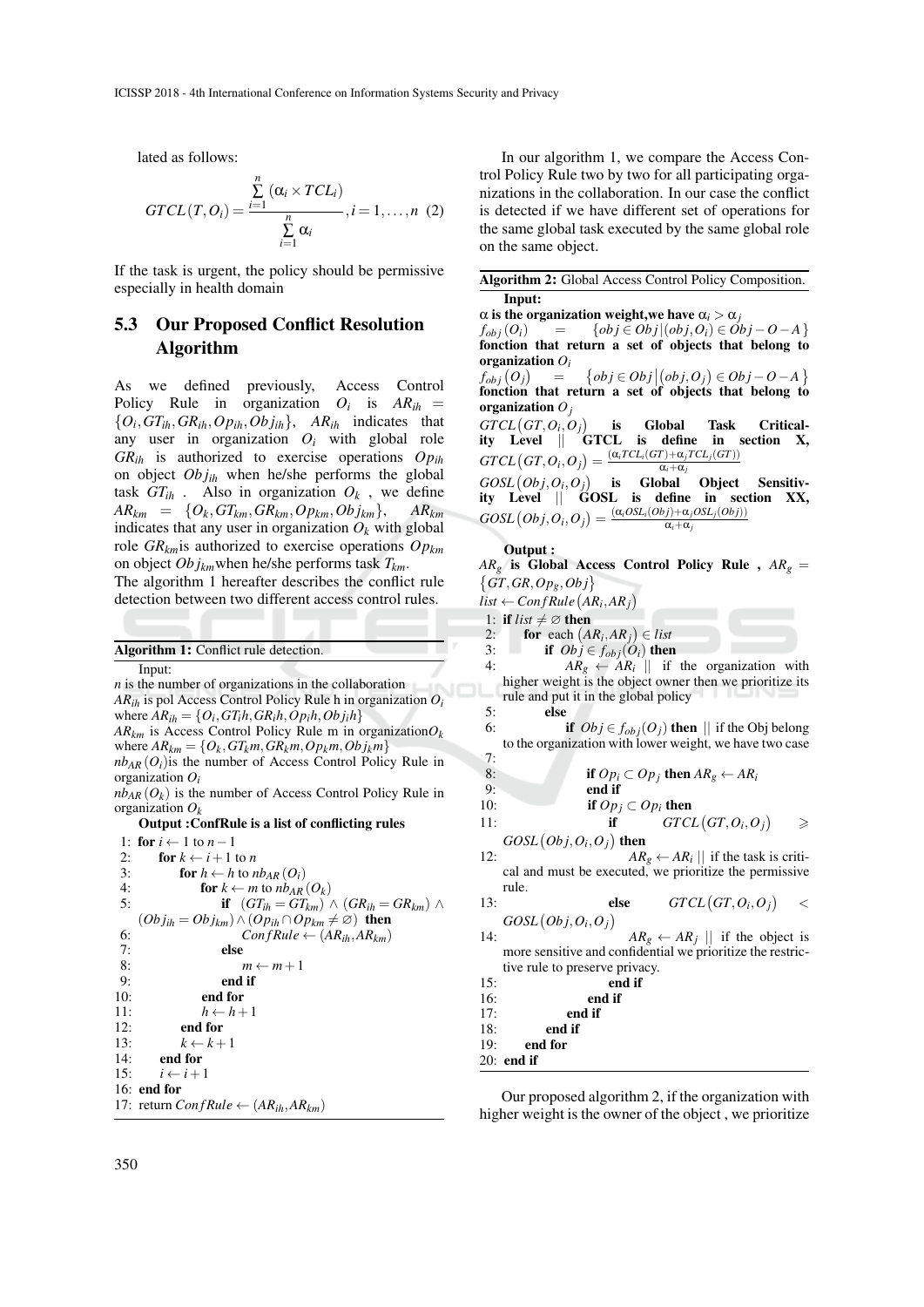| Organization $O_i$   Global Tasks $GT$                                                                                                      |                            | Global Roles GR   Operations $Op$   Objects $Obj$ |                                                                            |  |
|---------------------------------------------------------------------------------------------------------------------------------------------|----------------------------|---------------------------------------------------|----------------------------------------------------------------------------|--|
| $O_1 = HospitalA$ $GT_1$ = radio exam                                                                                                       |                            | $G R_1 =$ doctor $O p_1 =$ read $O b j_1 = F_1$   |                                                                            |  |
| $\begin{array}{ c c c c c } \hline \end{array}$ $O_2 = HospitalB$ $\begin{array}{ c c c c c } \hline \end{array} G T_2 = \text{blood test}$ |                            | $G_{1}R_2$ = nurse                                | $\begin{array}{ccc}   & Op_2 = \text{write} &   & Obj_2 = F_2 \end{array}$ |  |
| $\mid O_3 = Lab_1$                                                                                                                          | $GT_3$ = ask other opinion |                                                   |                                                                            |  |

Table 1: Global Inter-Organizational Workflow specifications.

| Table 2: Access Control Policy Rules. |  |  |
|---------------------------------------|--|--|
|                                       |  |  |

| Organization $O_i$   Access Rule |                                                                                              |
|----------------------------------|----------------------------------------------------------------------------------------------|
| $Q_1$                            | $AR_{11} = O_1, GT_1, GR_1, (Op_1 \cup Op_2),$                                               |
|                                  | $AR_{12} = O_1, GT_2, GR_2, Op_1, F_1$<br>$AR_{13} = O_1, GT_3, GR_1, (Op_1 \cup Op_2), F_1$ |
|                                  |                                                                                              |
| $\mathcal{O}_2$                  | $AR_{21} = O_2, GT_1, GR_1, Op_1, F_1$                                                       |
|                                  | $AR_{22} = O_2, GT_3, GR_1, (Op_1 \cup Op_2), (F_1 \cup F_2)$                                |
| ( ) 2                            | $\overline{AR_{31} = O_3}, GT_1, GR_1, (Op_1 \cup Op_2), (F_1 \cup F_2)$                     |
|                                  | $AR_{32} = O_3, GT_2, GR_1, (Op_1 \cup Op_2), (F_1 \cup F_2)$                                |

its access policy rule. However, if the object belongs to the organization with lower weight, we compare GTCL and GOSL in order to decide which policy is privileged. In fact, if the task is critical and must be executed, we prioritize the permissive rule.Otherwise , the object is more sensitive and confidential we prioritize, then we prioritize restrictive rule to preserve privacy.

# 6 ILLUSTRATIVE EXAMPLE

Healthcare organizations are currently facing pressure to improve productivity and to reduce costs while at the same time the demand for more hospital services is increasing. In order to provide optimal care for patients, Healthcare organizations decide to use WFMSs to establish inter-organizational collaboration. However, these systems are facing security threads and are requiring a security mechanism, particularly access control.

### 6.1 E-health Inter-organizational Workflow Example

Hospital A would like to create an interorganizational workflow with other hospitals and health centers to execute specific tasks. In fact, Hospital A would like to create collaboration with hospital B for the task Radio Exam and specialist opinion, and with *lab*<sup>1</sup> for radio exam task and blood test task ( in emergency case, overloaded work or specific radio not covered by the hospital). On the example mentioned before, we have the flowing AR defined by each organization. Potential conflicts can

be detected. For example, for the task radio exam, the doctor in  $O_2$  can read and write in the object  $F_1$  based on the  $AR_{11}$ , but he cannot write in  $F_1$  based on  $A_{21}$ .

### 6.2 Global Access Control Policy **Composition**

Based on the information given by  $O_1$  and  $O_2$ , we have to calculate  $GTCL(GT_1, O_1, O_2)$  and  $GOSL(F_1, O_1, O_2)$ .

we assume that  $TCL(GT_1, O_1) = 0.5$ ,  $TCL(GT_1, O_2) = 0.5, \qquad OSL(F_1, O_1) = 1,$  $OSL(F_1, O_2) = 0.5$ ,  $\alpha_1 = 0.5$ ,  $\alpha_2 = 0.3$ .

we calculate the GTCL and GOSL based on equation  $(1)$  and  $(2)$  we have:

 $GTCL(GT_1, O_1, O_2) = 0.875$ ,  $GOSL(F_1, O_1, O_2) = 0$ 0.812.

Based on Global Access Control Policy Composition algorithm, we have :

- 1. If  $F_1 \in f_{obj}(O_1)$ *thenAR*<sub>g</sub>  $\leftarrow$  *AR*<sub>11</sub>
- 2. If  $F_1 \in f_{obj}(O_2)$  and  $Op_2 \subset Op_1$  then we compare GTCL and GOSL In our case  $GTCL(GT_1, O_1, O_2)$

$$
GOSL(F_1, O_1, O_2) \text{ Then } AR_g \leftarrow AR_{11}
$$

The proposed algorithm helps as to combine multiple access control policy rules in order to compose global access control policy free of conflicts. However, potential conflict may persist if the participating organization did not accept the proposed solution to resolve it. In this case, we can go to the negotiation step where other specific criteria should be considered.